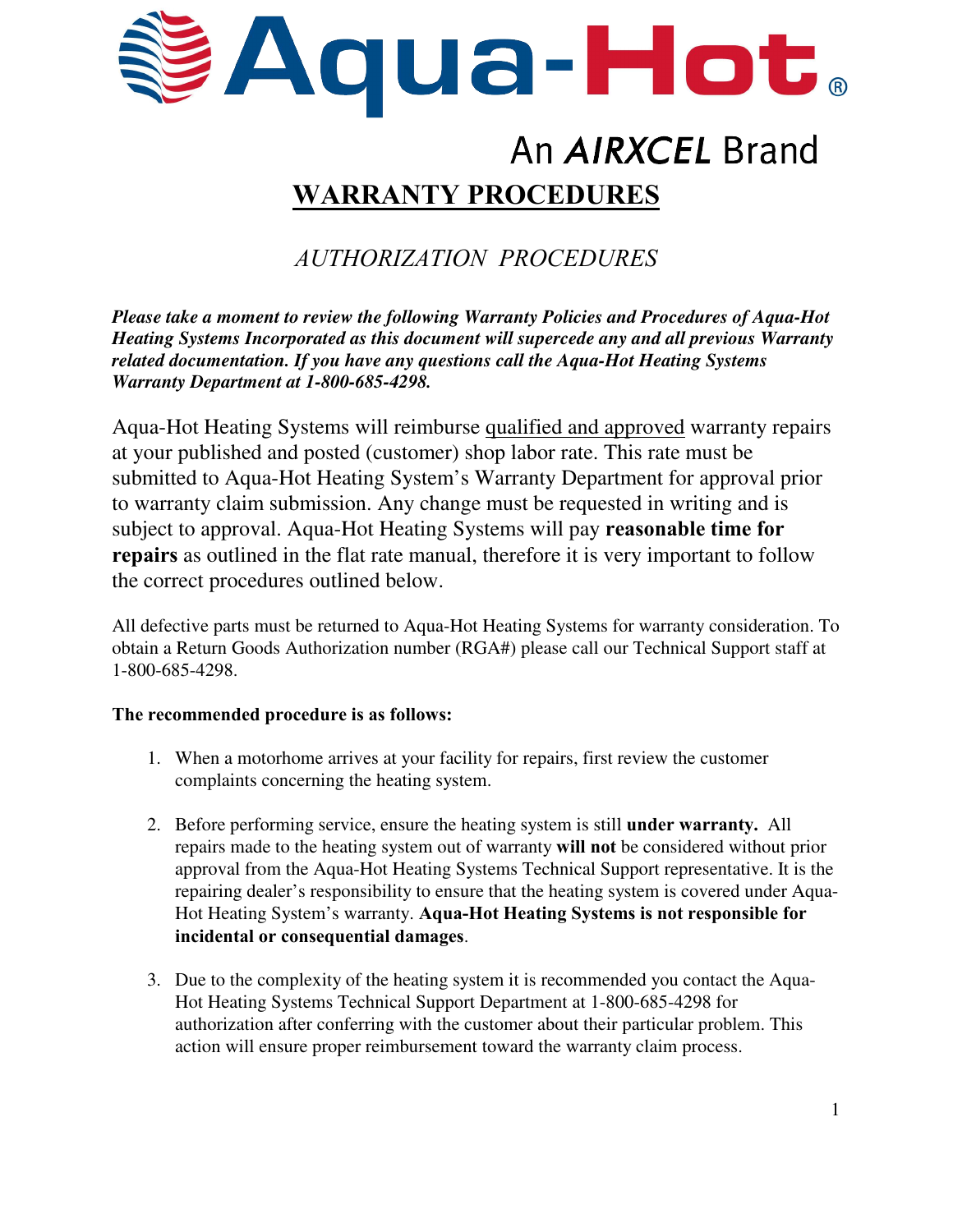

### AUTHORIZATION PROCEEDURES CONT………

#### *4. Information required when calling for authorization:*

- A. Owner's name, address and phone
- B. Motorhome make, model and date of purchase
- C. Heating system and Burner serial number
- D. Complete list of repairs and parts used
- E. Time or dollar amount requested to complete repair

(Aqua-Hot Heating Systems offers technical assistance to reduce trouble-shooting times for repairs call 1-800-685-4298).

- 5. If technical support personnel are not immediately available, leave a voice message and a return call will be made to you as quickly as possible. Failure to follow this procedure will result in **denial or adjustment** of your claim.
- 6. If you encounter unforeseen complications after obtaining a repair authorization number, you must contact Aqua-Hot Heating Systems Inc. Technical Support for a review of the additional work being preformed. *Note: You will be paid only for the initial authorization amount if not amended.*
- 7. If the repair requires replacement parts that are not in dealer stock, parts must be ordered through either the motorhome manufacturer or Aqua-Hot Heating Systems Inc. *Note: Aqua-Hot Heating Systems will pay only standard UPS ground shipping rates for parts deemed a defective warrantable part. Aqua-Hot Heating Systems will not pay for expedited shipments.*
- 8. Defective parts must be returned with the completed work order and RGA# to Aqua-Hot Heating Systems Inc. Attn: Warranty Dept. 7501 Miller Dr Frederick, CO, 80504. *Note: Aqua-Hot Heating Systems Inc. must receive defective parts with corresponding detailed work order before claim will be processed and reimbursed.*
- 9. Labor costs for replacement of a defective part will be reimbursed only after the part has been identified by Aqua-Hot Heating Systems as defective. Likewise, any part returned for warranty replacement or reimbursement must be deemed defective, by Aqua-Hot Heating Systems for reimbursement to be made. Aqua-Hot Heating Systems will not accept returned parts that are incomplete or are damaged due to improper packing. Warranty return parts that are received in an unacceptable condition will be immediately returned and the corresponding warranty claim denied.
- 10. Aqua-Hot Heating Systems reserves the right to supply reconditioned parts for warranty replacement at Aqua-Hot Heating Systems discretion.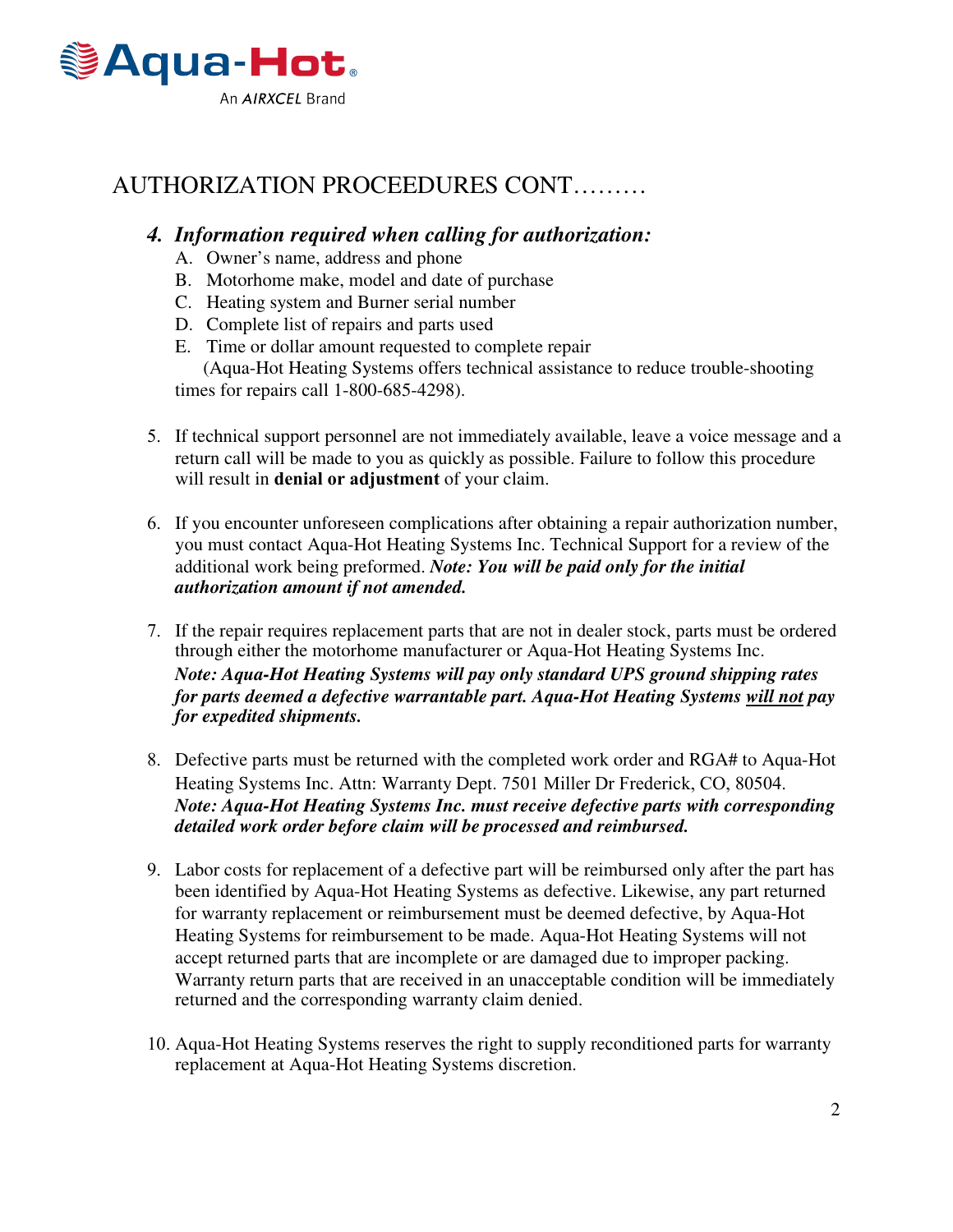

## **WARRANTY PROCEDURES**

### *CLAIM SUBMITTION*

- 1. When submitting a claim, all **required** information is to be complete.
	- A. Customer's name and address.
	- B. Date service was performed.
	- C. Heating System and burner serial number.
		- *Note: Claims submitted without serial number will be denied***.**
	- D. Repair authorization number (RGA#).
	- E. A complete description of repairs performed include **complaint, cause and correction.**
	- F. Time allowances from flat rate guide.
	- G. Part numbers of all parts used and a copy of the parts order to verify cost.
	- *H.* Copy of your in-house repair order and documentation to support warranty claim document.
- *2.* All claims submitted to Aqua-Hot Heating Systems for payment must be submitted within 60 days of service completion date. **Claims filed late will be denied.**
- 3. Aqua-Hot Heating Systems Inc. will not make payment until all defective parts have been received and tested by Aqua-Hot Heating Systems Inc.
- *4.* Aqua-Hot Heating Systems Inc. will not reimburse for items listed as shop supplies or environmental charges.

**It is our policy to process all warranty claims within 30 days after receipt of defective parts and satisfactorily completed warranty claim. Your cooperation in the above items will help avoid delays and or denial of your warranty claim.**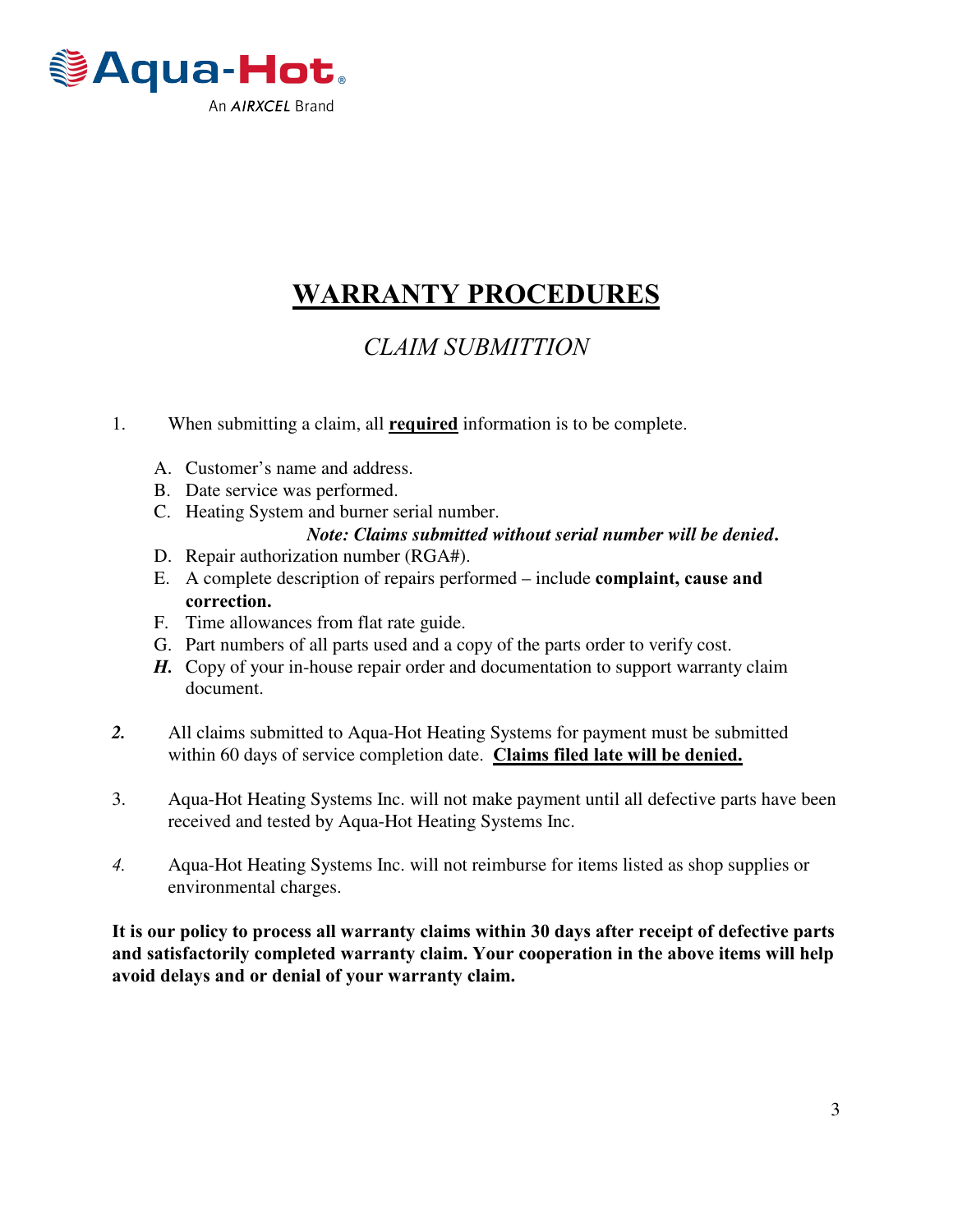

## **WARRANTY PROCEDURES**

## *PARTS POLICY*

- 1. Parts used in approved warranty repairs are reimbursed at **DEALER NET COST plus 15%**. In cases where warranty parts were not purchased from Aqua-Hot Heating Systems Inc., service facilities will be reimbursed no more than Aqua-Hot Heating Systems Inc. DEALER NET COST plus 15%.
- 2. Aqua-Hot Heating Systems Inc. must receive defective parts with corresponding claim before claim will be processed and reimbursed. Any parts received without corresponding claim and Return Goods Authorization (RGA) will be returned at customer or dealer expense.
- 3. All parts returned are subject to testing. All parts returned for credit and found to have no defect will be returned, and no reimbursement will be made for parts or labor claim.
- 4. Aqua-Hot Heating Systems Inc. **will not** accept returned parts without the Return Goods Authorization number (RGA#) and that are incomplete or are damaged due to improper packing. Warranty return parts that are received in an unacceptable condition will be immediately returned and the corresponding warranty claim denied.
- **5.** Freight costs for warranty replacement parts are reimbursable at **Standard Ground** transportation costs. Aqua-Hot Heating Systems Inc. **will not** reimburse overnight or rapid delivery charges.
- 6. Parts to be returned to Aqua-Hot Heating Systems Inc. are to be shipped by the most economical method. Cost for this freight may be claimed on the corresponding warranty claim.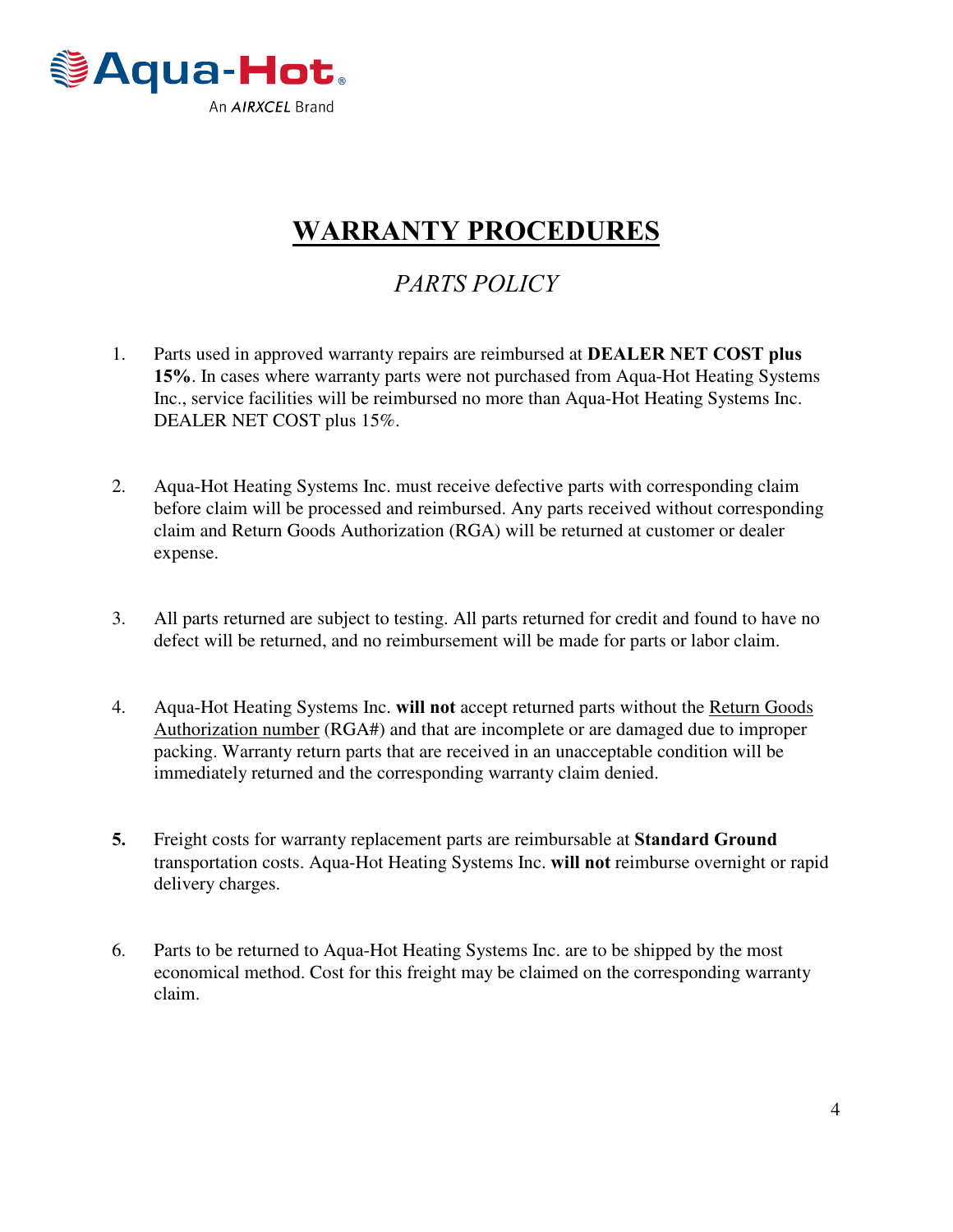

## **WARRANTY PROCEDURES**

### *AQUA-HOT FLAT RATE GUIDE*

This guide has been created to establish flat rate allowances for repairs made under warranty on products manufactured by Aqua-Hot Heating Systems Inc. It is intended to be used by **qualified, authorized** Aqua-Hot Heating Systems Inc. service centers.

This guide is intended to set guidelines for reimbursments on warranty claims as well as estimating and charging for retail service work done on products manufactured by Aqua-Hot Heating Systems Inc.

#### **All times are subject to change at the discretion of Aqua-Hot Heating Systems Inc.**

Technical help is available to aid in diagnosing and troubleshooting and will be of great assistance in optimizing the repair times in order to stay within the allotted flat rate schedule.

While most repair costs will be reimbursed using flat rate times, we realize flat rate times may sometimes need adjustment. The Warranty Administrator will make authorization for such adjustments on a case by case basis. Proper documentation must accompany any warranty claim form. For payment to be made on adjusted flat rate, copy of the back of the work order including time tickets is required. All time tickets must be punched by a time clock. No written tickets will be accepted. Normal scheduled maintenance repairs are **not covered** under warranty (i.e., nozzle and filter replacements).

*All flat rate times are based on the proper installation of the Aqua-Hot Heating System as outlined in the Installation Manual.*